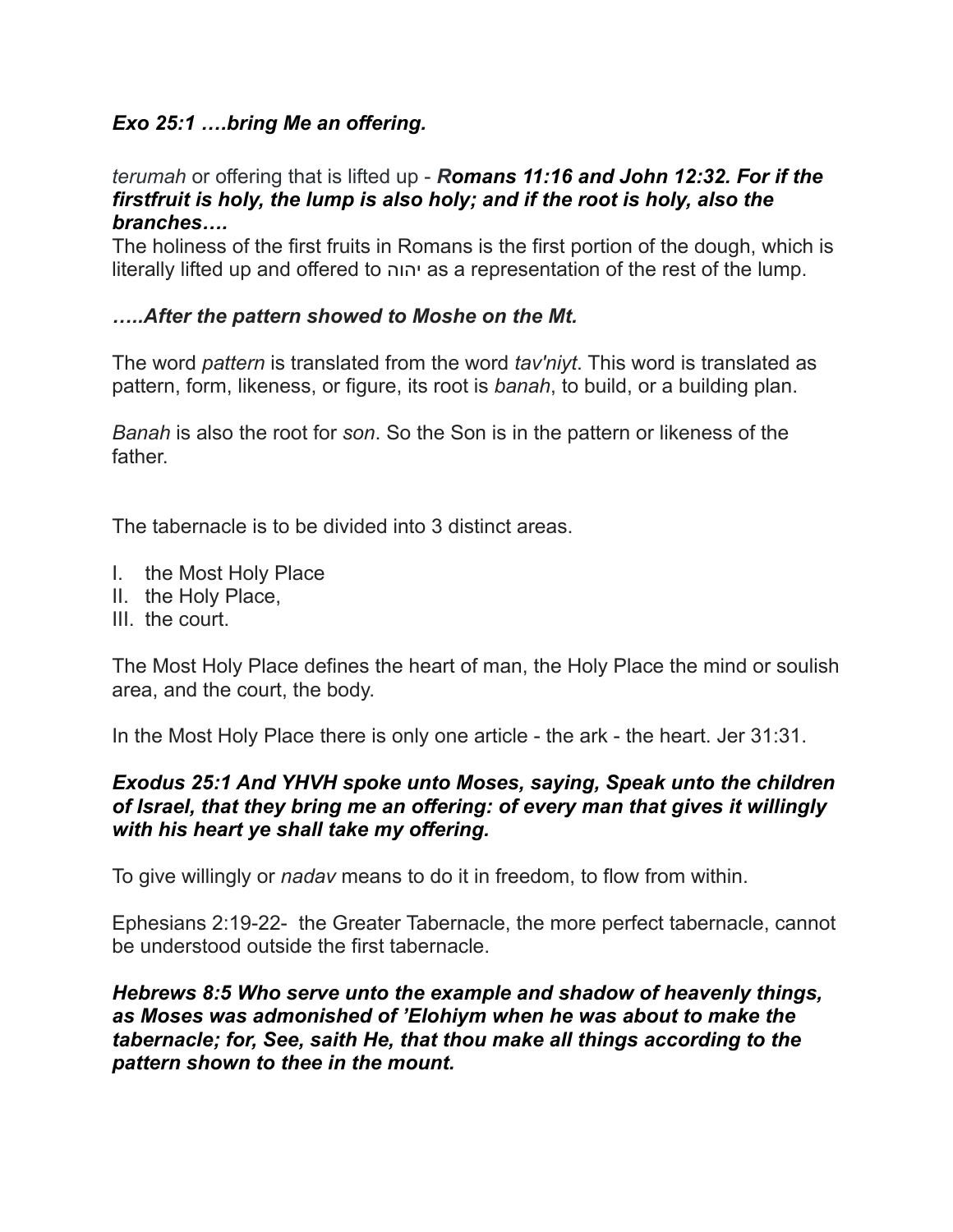### *Exodus 25:8 And let them make me a sanctuary, that I may dwell among them. According to all that I show thee, after the pattern of the tabernacle, and the pattern of all the furnishings thereof, even so shall ye make it.*

Two Hebrew words that are translated as tabernacle. These are *mishkan* (משכן) and *ohel* (אהל). *ohel* generally speaks of the overhanging tent apparatus, and the *mishkan* of all the items that lift it up. The root of this word is *ahal*, which means to radiate or shine forth.

### *Genesis chapter 3:24:*

#### *So He drove out the man; and He placed at the east of the garden of Eden cherubim, and a flaming sword which turned every way, to keep the way of the tree of life.*

The words *He placed* is literally translated as "He caused to dwell" or *shakan*. *shakan* is also the word for neighbor.

### *The Ark of the Testimony -*

### *Exo. 25:10 And they shall make an ark of acacia-wood. Two and a half cubits long and a cubit and a half wide and a cubit and a half high.*

The heart. the residence of the power of YAH.

*'aron*. the root is *'*or *gathering*. The container or gathering place for the BoC covenant Word of יהוה.*' Aron* is in the feminine gender because the bearer of the "Word of Yah" is always in this gender.

#### **Acacia Wood -**

**Ark is overlayed with gold -** gold (deity) and the wood (humanity). Gold or *zahav* means shining, or brightness, and Yahusha is declared to be the brightness of YHWH's glory in (Hebrews) 1:3. Gold is the substance of the kingship.

The ark is the testimony of יהוה. The Hebrew word is *'edut*. The ark was to be יהוה s witness, a witness of HIS character and nature.

### *Yochanan 7:38 He that believes on me, as the Scriptures hath said, out of his heart shall flow rivers of living water.*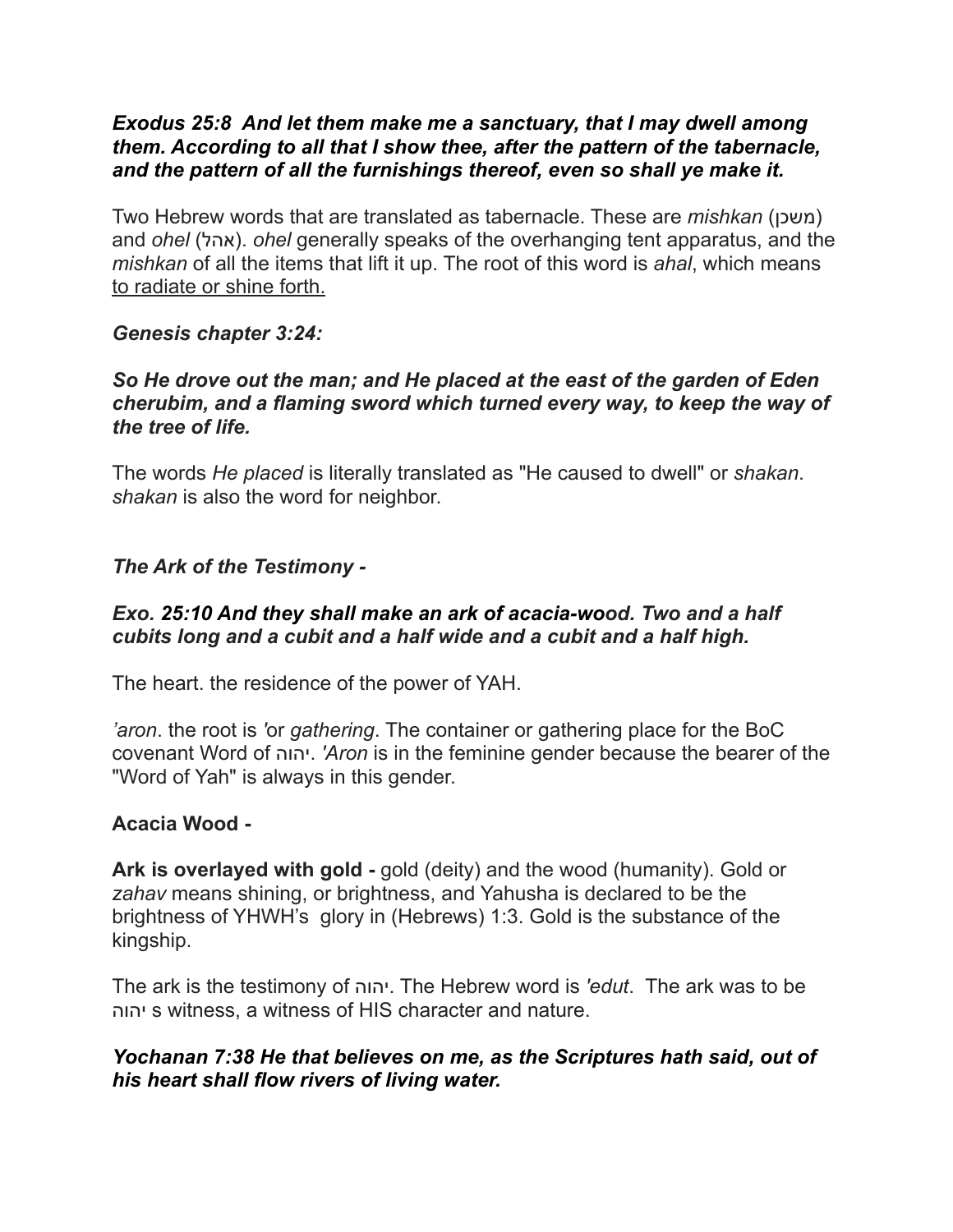**Exo.25:12 Four Gold Rings:** two on each side, for which to place the two staves to carry the ark. Perfect balance and guidance for moving the ark.

It takes two to provide balance. Yah and Man in harmony by being a carrier for the Word of Yah.

Blessings in life flow only through oneness not Man "alone." Now check this out, staves is the exact same word for "alone" meaning without being in perfect balance and harmony by carrying the Word, man is alone even if he is with another. That's why unequally yoked unions are lonely and not in harmonious.

Torah without blood ratification BoC is death. It cannot stand alone, and there is no other helpmate for it.

**Exo. 25:17 Mercy Seat:** *kapporet-* This word is translated as propitiation in Romans 3:25.

The covenant of YHVH must be ratified by atoning blood, and only after this ratification is placed on the ark, is the heart of the Most Holy Place complete.

We need to come into blood BOC with Yahusha. The mercy seat is to be the place where the blood is to be sprinkled by the high priest. The mercy seat AND the ark together form one vessel. Our approach to all things bible, all things יהוה , all things Messiah must be superseded by this blood covering.

*Ephesians 2:8 For by grace [kapporet] are ye saved through faith; and that not of yourselves, it is the gift of yah - not of works, lest any man should boast. For we are his workmanship created in the Messiah Yahusha' unto good works [aron] which Yah hath before ordained that we should walk in them.*

**Exo. 25:18 Cheribum -** 

## *Ruth 2:12 YHVH recompense thy work, and a full reward be given thee by יהוה Elohim of Israel, under whose wings thou are come to trust.*

These cherubim picture the act of trusting YHWH.

**Next; the Holy Place.** The Holy Place to teaches us about the relationship between the heart, mind, and body. So as we move from the heart/the spiritual man to the Holy Place the next place that יהוה begins to change in those who trust in Him.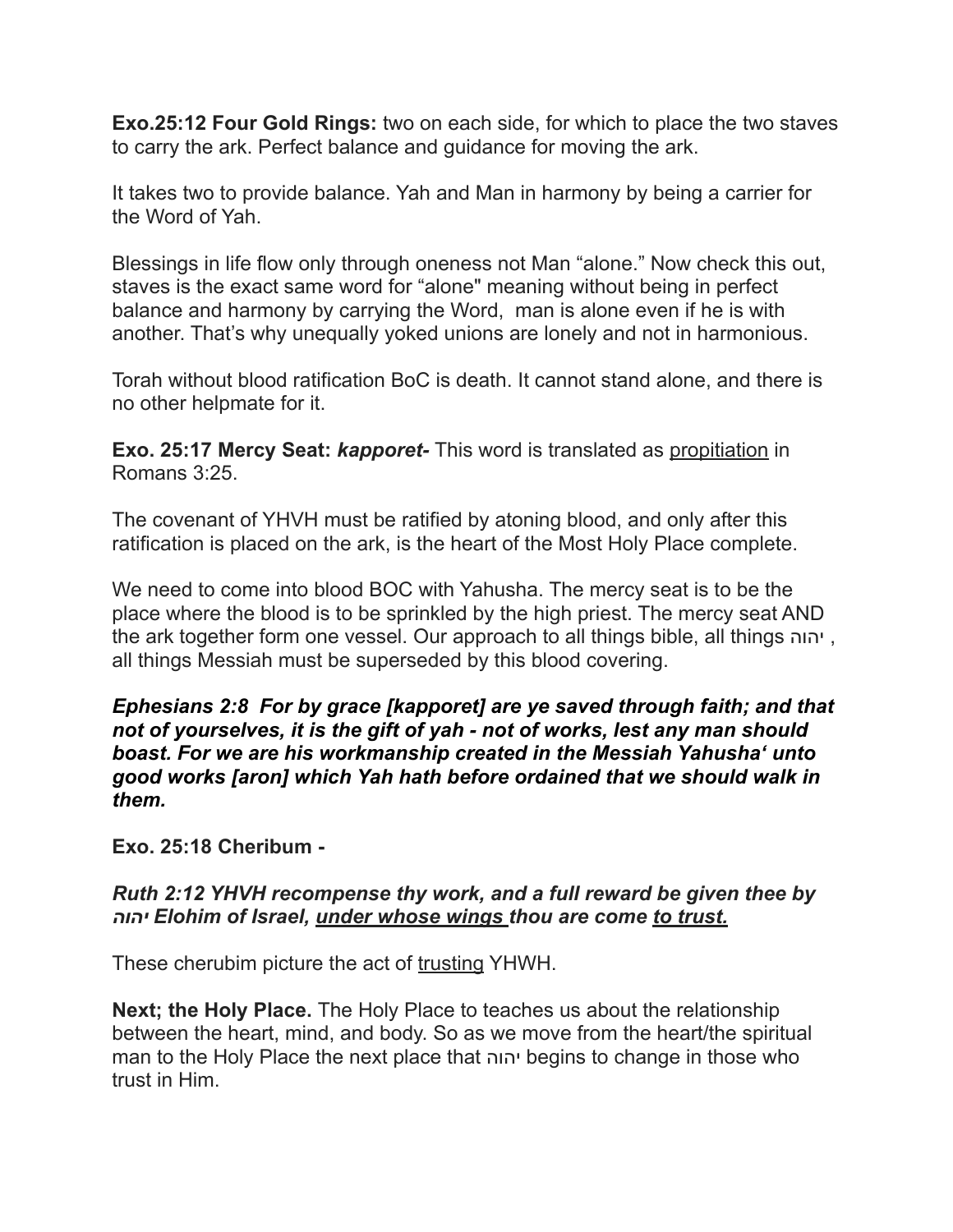**Exo. 25:23 Shewbread** - which sits upon the table shul'chan (שלחן). Greek is *apostello* (απόστολοσ), which is in English, apostle. The bread of the word is carried to all twelve tribes by the apostles; carriers and vessels of the Bread of YHVH. And to eat at the King's table was to share together as one.

The problem with the church is that their words are leavened and polluted

### *Malachi 1:7 Ye offer polluted bread upon mine altar; and ye say, In what way have we polluted thee? In that ye say, The table of יהוה is contemptible.*

Bread of life, new life, or regenerated life. The bread on this table will be the life sustaining bread.

### *Amos 8:11 Behold the days come, saith יהוה Elohim, that I will send a famine in the land, not a famine of bread, nor a thirst for water, but of the hearing of the words of יהוה.*

The dishes and spoons were used to contain the frankincense and spread it over the bread.

*lechem paniym* **(פנים לחם (**literally the bread of His face, or presence. YAH uses bread to symbolize or speak of His presence. YAH's presence is experienced in obedience to His word,

## **Matthew 4:4 that** *"Man shall not live by bread alone but by every word that proceeds out of the mouth of Yah."*

### *2 Corinthians 6… Wherefore, come out from among them, and be ye separate, says יהוה , and touch not the unclean thing; and I will receive you, and will be a Father to you,*

The twelve loaves, the frankincense and the eating of the bread by the priests on the sabbath. We eat the word on Shabbat.

Put pure frankincense upon each row as a memorial. The term "pure frankincense" is *levonah* (לבונה (is the cognate of the words for "white" and "moon". The word implies pureness as in the white linen and cycles of renewal like a moon.

## *Isaiah 1:18, your sins be as scarlet they shall be as white as snow.*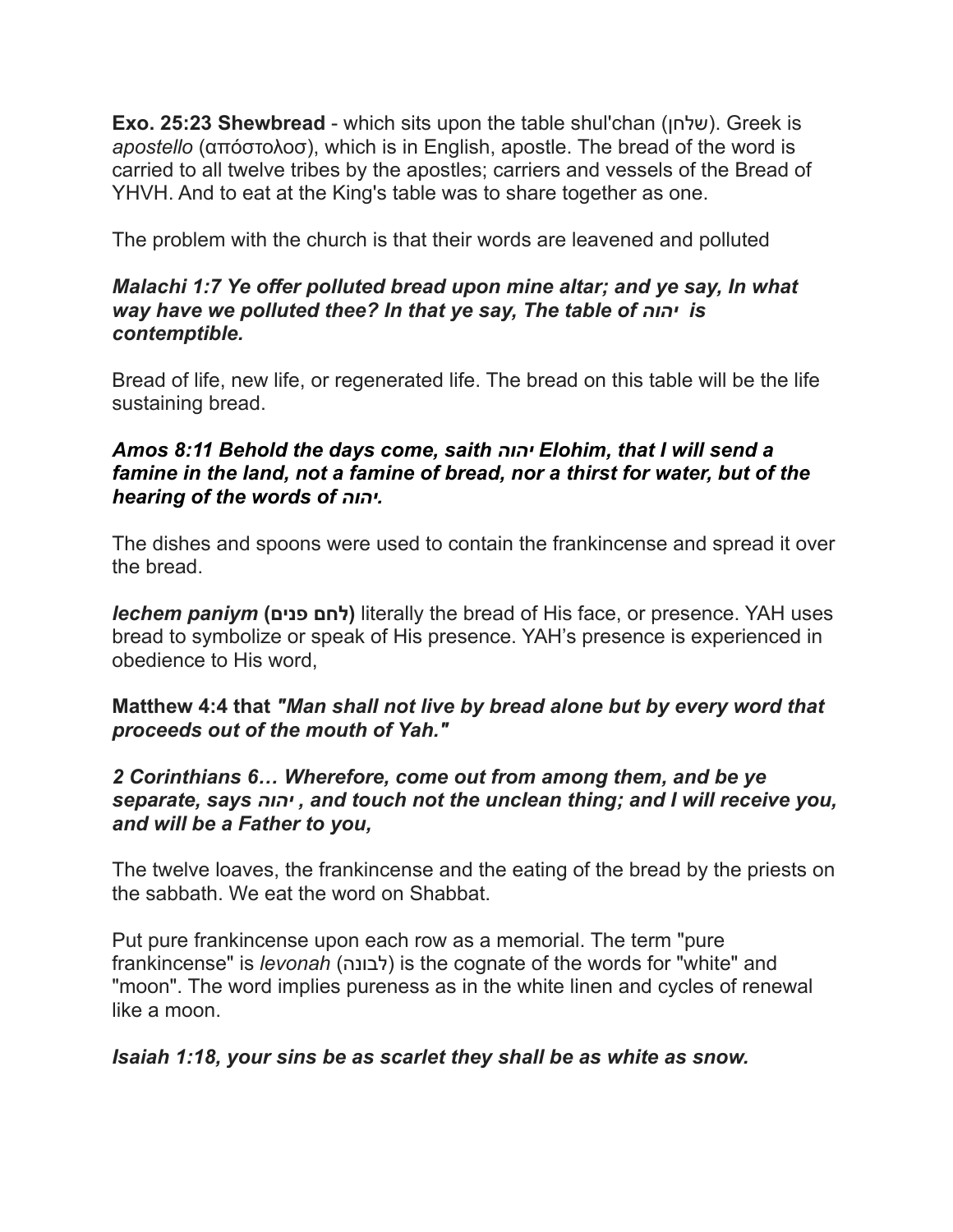**Exo. 25:31 Menorah (מנרה(.** from the word *nur* (נור (or light. The *nur* or light forms the middle of the word *menorah*. The center shaft called a *yarek* (ירך(. The word *yarek* is usually translated as thigh, loins, or body - the place of smelting and binding.

According to the rabbis, the center shaft, or the *yarek* (ירך), burned continuously and it was the other six branches that needed to be relit in the evening.

The word for almonds is *shaqad* (שקר(. The word *shaqad* everywhere else is translated as watch, alert, or to be sleepless. These almond-shaped bearers of the oil for the light teach us about the nature of being a light bearer. We're to be watchful and alert as "sons of the light".

*1Thessalonians 5:2 For yourselves know perfectly that the day of יהוה so cometh as a thief in the night. For when they shall say, Peace and safety, then sudden destruction cometh upon them, as travail upon a woman with child, and they shall not escape. But ye, brethren, are not in darkness, that that day should overtake you as a thief. Ye are all sons of light, and sons of the day; we are not of the night or of darkness. Therefore, let us not sleep, as do others, but let us watch and be soberminded*

Also remember the parable of the ten virgins, five which took oil in their lamps and five which did not.

*Ps. 119:105 It is this light that is to be a lamp unto our feet and a light unto our path.*

*Proverbs 6:23 For the commandment is a lamp, and the law is light, and the reproofs of instruction are the way of light.*

And we are instructed to be His light to the nations.

## *Isaiah 49:6 I will also give thee for a light to the nations, that thou mayest be my salvation unto the end of the earth.*

But we broke the covenant and failed so the light of the world came into the world so He who followed Yahusha would not walk in darkness, but shall have the light of life.

*1 Yochanan 1:5-7 This, then, is the message which we have heard of Him, and declare unto you, that Yah is light and in Him is no darkness at all. If we say that we have fellowship with him, and walk in darkness, we lie, and do not the truth; But if we walk in the light, as He is in the light, we have*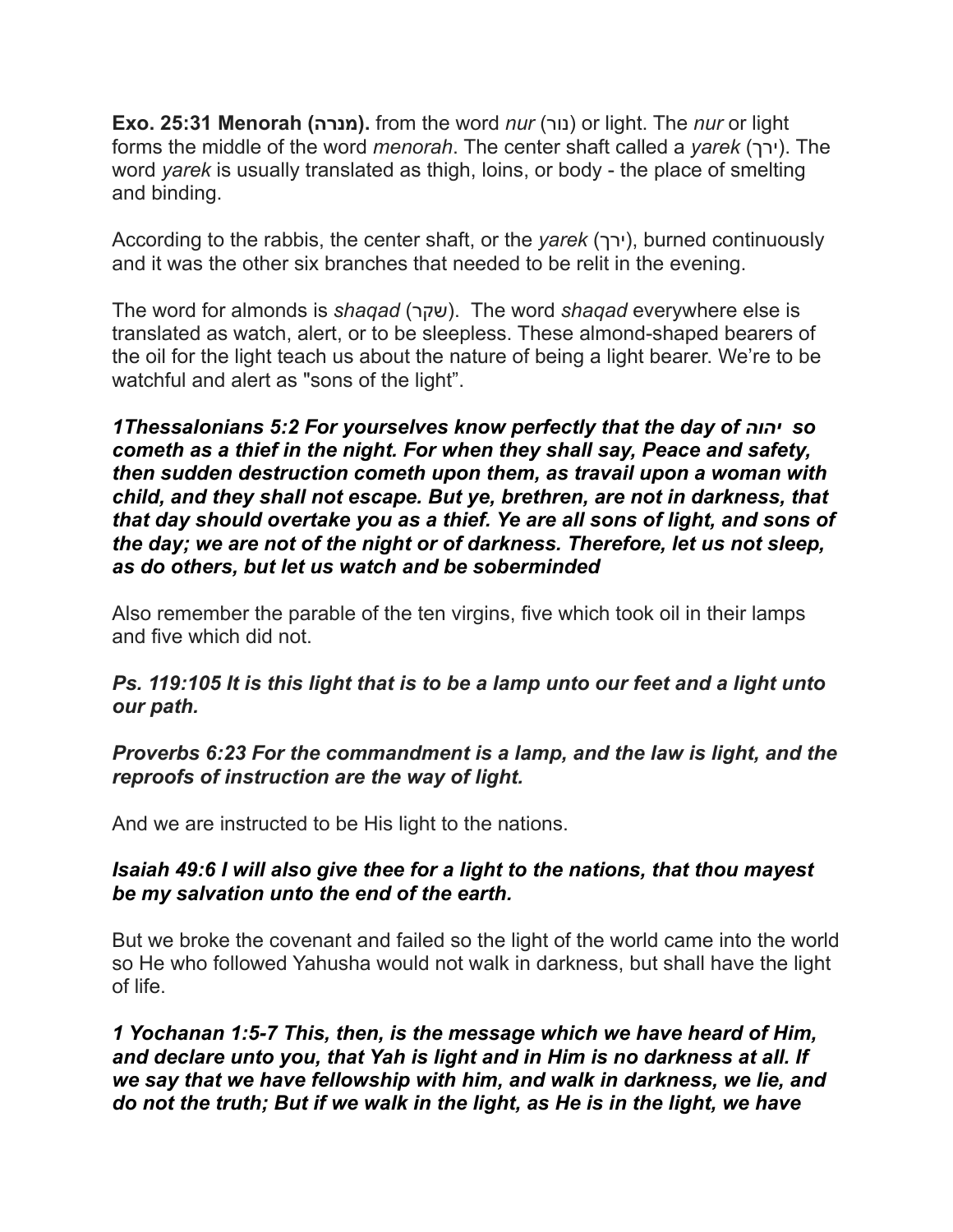## *fellowship one with another, and the blood of Yahusha' the Messiah, his Son, cleanses us from all sin.*

Yochanan goes on to relate sin to darkness, and light to keeping His commandments.

# *Is. 8:20 To the law and to the testimony; if they speak not according to this word, it is because there is no light in them.*

That's the light brethren! We're to illuminate the mind with the word of יהוה - the whole word. Torah, Prophets, Writings and New Covenant.

## *Luke 2:30-32 For mine eyes have seen thy salvation, which thou hast prepared before the face of all people; A light to lighten the Gentiles, and the glory of thy people Israel …*

The flowers, or *perach* (פרח(, extended downward from the bowls. This word means to blossom, grow, or produce. Are we not to be know by our fruit?

## *Exo 26:1 Moreover thou shalt make the tabernacle with ten curtains of finetwined linen,*

The inner covering of the tabernacle. This covering, is unlike the goat's hair and ram's skins, which are the outer covering. Think about it the outer covering is our earthly body and we know its temporary….but here we're gonna deal with our inner covering that which is eternal.

The fine-twined linen speaks of His righteousness and that is what we are to be built covered inside with. Our inner man.

*His* righteousness, as represented by clean garments, as opposed to our righteousness, represented by filthy garments. The distinction between the outer temporal covering and the inner eternal covering which can only be built when we exchange garments.

Now the the colors in the tabernacle are יהוהs way of showing us the nature of the Messiah and I don't have time to expand on that today but I have done in my past Terumah parsha's.

## **Exo. 26:3 loops and curtains**